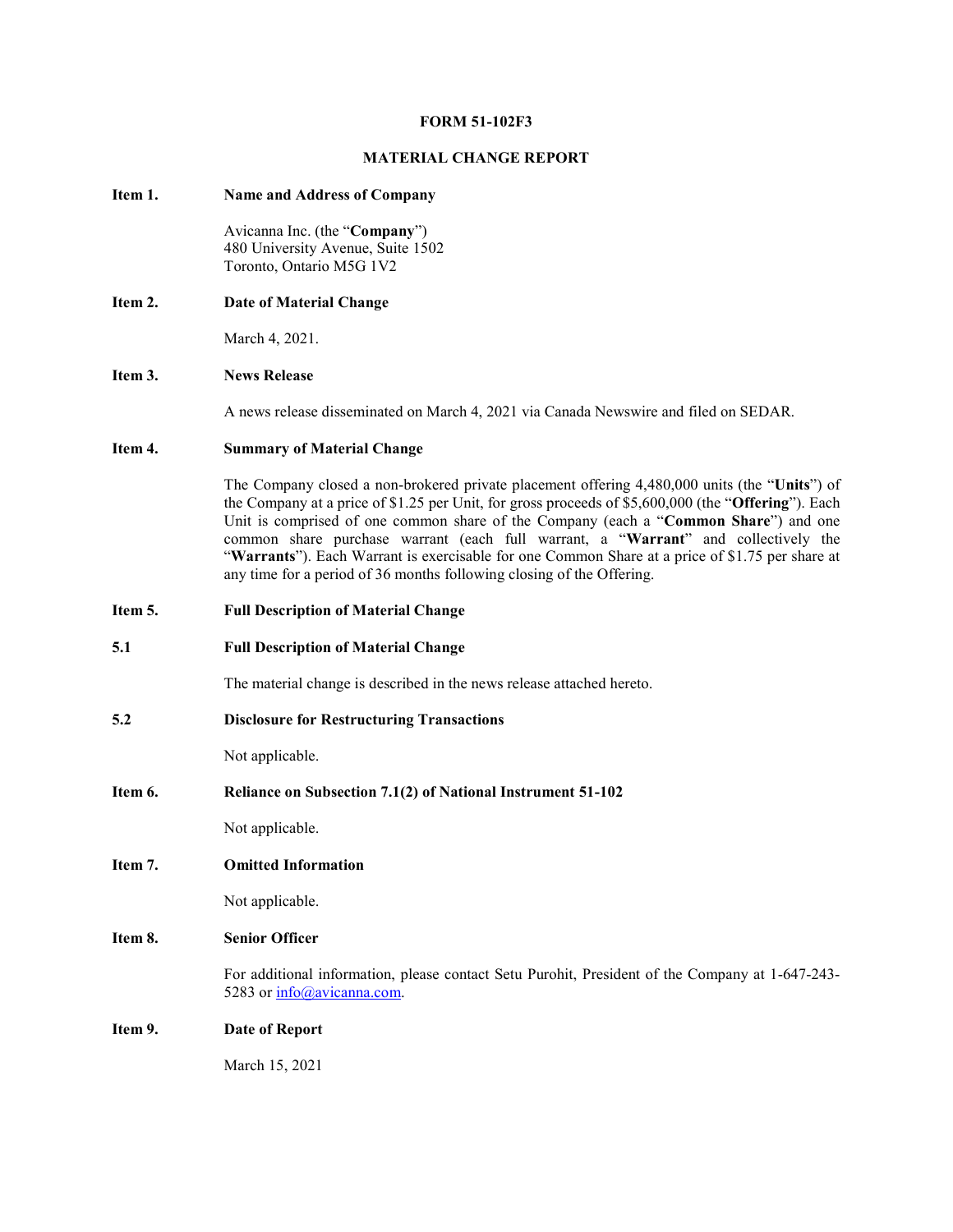NOT FOR DISTRIBUTION TO UNITED STATES NEWSWIRE SERVICES OR FOR DISSEMINATION IN THE UNITED STATES. ANY FAILURE TO COMPLY WITH THIS RESTRICTION MAY CONSTITUTE A VIOLATION OF UNITED STATES SECURITIES LAWS

# Avicanna Closes Non-Brokered Private Placement Raising \$5.6 Million.

Toronto, Ontario – Mar 4, 2021 – Avicanna Inc. ("Avicanna" or the "Company") (TSX: AVCN) (OTCQX: AVCNF) (FSE: 0NN), a biopharmaceutical company focused on the development, manufacturing and commercialization of organic and sustainable plant-derived cannabinoid-based products, is pleased to announce that it has closed a non-brokered private placement (the "Offering"). Under the Offering, the Company has issued an aggregate of 4,480,000 units (the "Units") at a price of CAD\$1.25 per Unit for aggregate gross proceeds of approximately CAD\$5.6 million.

Aras Azadian, CEO of Avicanna commented "We are pleased to have strengthened our balance sheet and to have done so in a private setting with existing shareholders and new strategic and long-term investors. We are at an excellent position now to execute our business plan and expand commercial and marketing efforts in our priority markets in North America and South America."

Each Unit is comprised of one (1) common share in the capital of the Company (each, a "Common Share") and one (1) common share purchase warrant (each whole warrant, a "Warrant"). Each Warrant is exercisable into one common share in the capital of the Company (each, a "Warrant Share") at a price of CAD\$1.75 per Warrant Share until March 4, 2024.

The Company intends to use the proceeds from the Offering for general working capital purposes.

All securities issued under the Offering, including securities issuable on exercise thereof, are subject to a hold period expiring four months and one day from the date hereof. The Offering is subject to certain conditions including, but not limited to, the receipt of all necessary approvals, including the approval of the Toronto Stock Exchange.

## About Avicanna

Avicanna is a diversified and vertically integrated Canadian biopharmaceutical company focused on the research, development and commercialization of plant-derived cannabinoid-based products for the global consumer, medical, and pharmaceutical market segments.

Avicanna is an established leader in cannabinoid research and development, which it primarily conducts at its R&D headquarters in the Johnson & Johnson Innovation Centre, JLABS @ Toronto, Canada and in collaboration with leading Canadian academic and medical institutions. In addition to its developing pharmaceutical pipeline, Avicanna's team of experts have developed and commercialized several industry leading product lines, including:

- Pura H&W: an advanced and clinically tested line of CBD consumer derma-cosmetic products; and,
- RHO Phyto: an advanced line of medical cannabis products containing varying ratios of CBD and THC currently available nation-wide across Canada in partnership with Medical Cannabis by Shoppers™, a subsidiary of Shoppers Drug Mart. RHO Phyto is the first strictly medical formulary of advanced "Cannabis 2.0" products, containing oils, sprays, capsules, creams, and gels, all developed with scientific rigour, manufactured under GMP standards and supported by pre-clinical data.

With ongoing clinical trials on its derma-cosmetic (Pura H&W), medical cannabis (RHO Phyto) and a pipeline of pharmaceutical products, Avicanna's dedication to researching the important role that